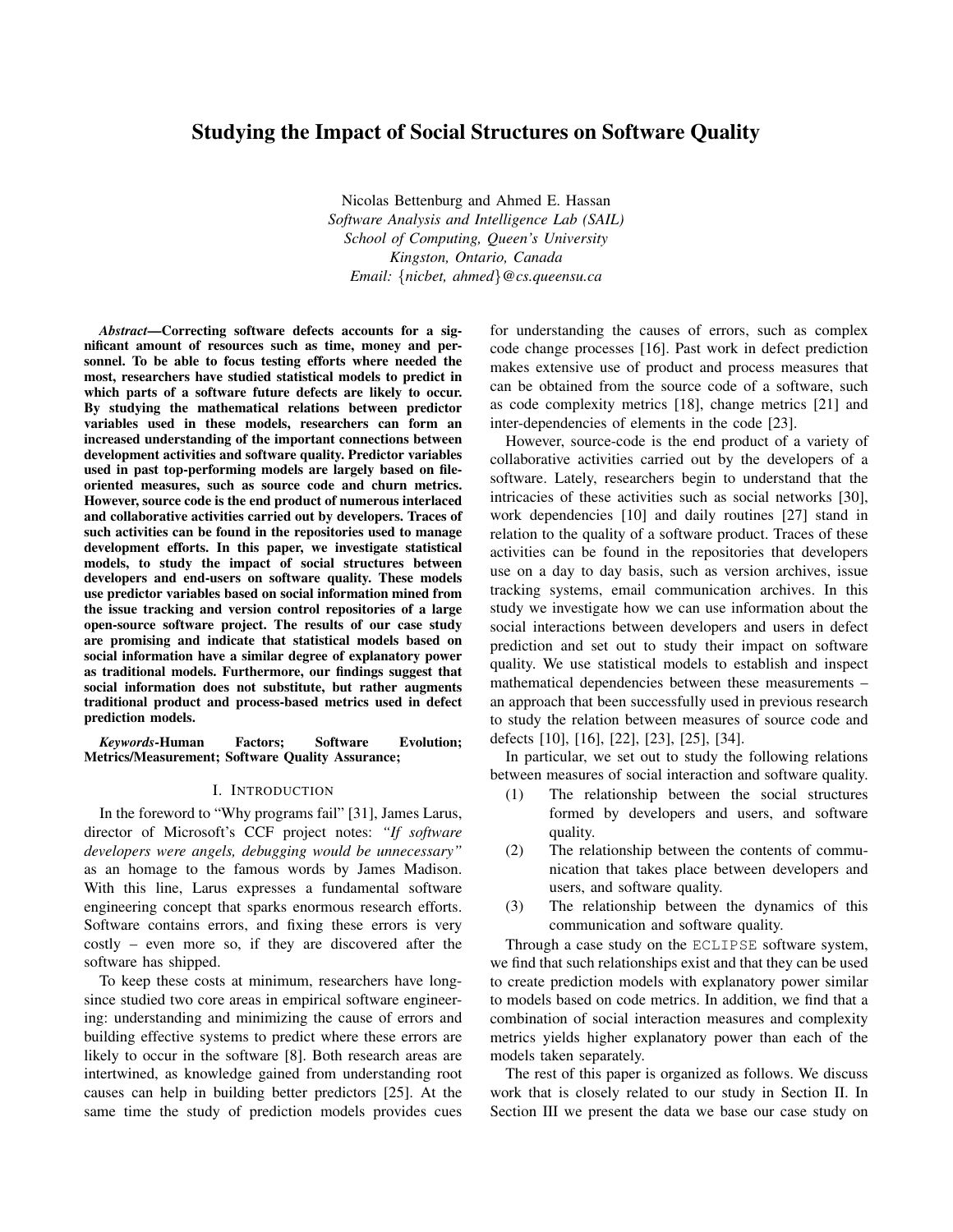and describe the set of information measures we calculate from this data in Section IV. The discussion of our study design in Section V is then followed by a presentation of our case study. We close the paper by discussing possible threats to the validity of the work (Section VI), and our conclusion (Section VII).

# II. RELATED WORK

In the following we discuss related research from the two major research areas of defect prediction and social analyses of software development.

# *A. Defect Prediction*

Several researchers have previously investigated the use of data captured from version control systems and bug databases for defect prediction. Basili et al. [5] established and promoted the usefulness of object-oriented code metrics for predicting the defect density of code. Ohlsson and Ahlberg were among the first researchers to use codeoriented metrics to predict failure prone modules of a software [24]. Extensive work by Nagappan et al. [22], [23] has investigated the value of code and churn metrics to predict defects in large-scale commercial systems. Schroeter et al. showed that module dependencies, which are already available at design time can be used to predict software defects [25]. Hassan demonstrates in a large case study that prediction models based on change complexity outperform traditional churn based prediction models [16]. Zimmermann et al. use social network measures on dependency graphs to predict defects [32]

In contrast to previous studies, the work presented in this paper does not focus on formulating accurate prediction models, but rather on using statistical models and the insights about relationships between variables that can be gained from studying these models, to investigate the relationships between social interactions and software quality. We use prediction models as an explorative tool in the same vein of work done by Mockus et al. [19], [20].

#### *B. Social Analysis*

The research work probably most related to ours is a study by Wolf et al. [30], which presents a case study on the use of social network analysis measures obtained from inter-developer communication in the IBM Jazz repository to predict build failures.

A similar study was conducted by Bacchelli et al. [4] that investigates the possible use of code popularity metrics obtained from email communication among developers for defect prediction.

Our work differs from these studies, as we use a variety of measures of social information to study relationships between these measures and the strength of their associations rather than performing actual predictions.

# III. DATA COLLECTION

For our case study, we used two main sources of data available for the ECLIPSE project. First, we obtained a copy of the project's BUGZILLA database. This database collects modification requests that are submitted electronically by a reporter. These requests are commonly referred to as "bug reports". However, we find this term misleading as not all reported issues are defects [2] and for the remainder of this paper we will refer to them as "issue reports". Every report contains a variety of supporting meta-information such as a unique identification number, the software version and operating system it relates to, or the reporter's perceived importance. In addition, entries contain a short one-line summary of the issue at hand, followed by a more elaborate description. After submission, entries are discussed in more detail between developers and users, who provide further comments. In this study we do not need to distinguish the initial description from the following discussion and hence treat the description as the first discussion message. Overall, we collected a total of 300,000 issues submitted to the BUGZILLA system between October 2001 and January 2010.

The second data source we use is the software archive of the ECLIPSE project. We obtained a snapshot of the CVS software repository, which contains the project's source code, as well as all the information about past changes that have been carried out by developers. To record which files were changed together in the form of a transaction, we perform a grouping of single change records using a sliding window approach [27]. Overall, we collected 977,716 changes (accounting for 224,643 transactions) carried out between October 2001 and December 2009.

In order to link information from both repositories together, we automatically inspect the transaction messages to identify pointers to issue reports. Each number mentioned in a transaction message is treated as a potential link to an entry in the bug database. Links start out with a low trust at first, which increases when we find additional clues of the link's validity, such as keywords like "bug" or "fix", or common patterns used to mark references like "#" followed by a number. This approach was used in previous research [13], [25], [27], [28] with high success. To further increase the quality of links, we incorporated the improvements by Bird et al. [8]. Through these links we can then associate issue reports with files. Overall, we were able to establish 67,705 such links.

### IV. SOCIAL INTERACTION MEASURES

In this section we describe the social interaction measures that we use in our statistical models. For each measure, we briefly motivate its inclusion and outline our approach to measure it. Our social measures are determined from traces of activity that developers leave behind in the issue tracking system. Hence we calculate each measure on a per-issue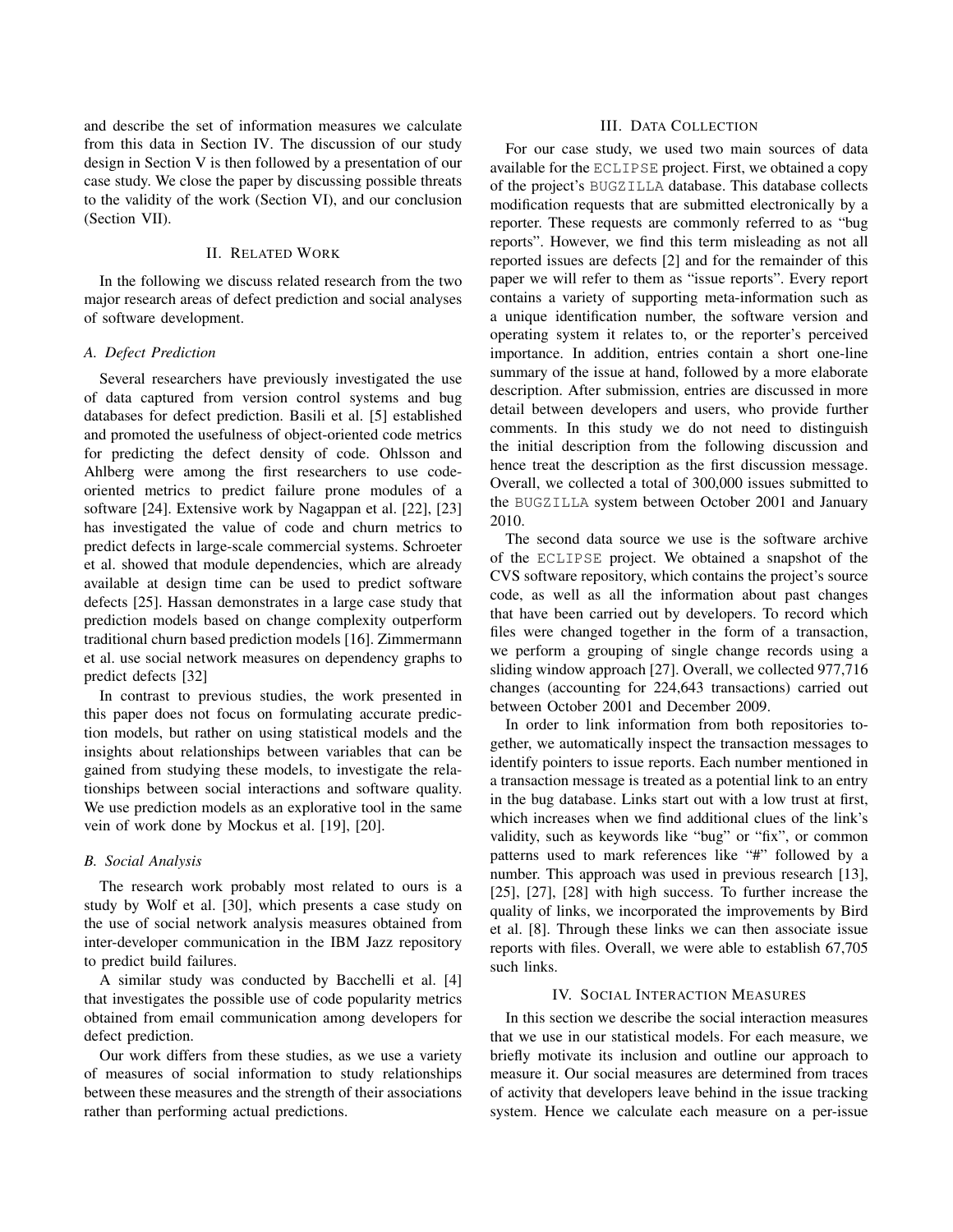report level. However, as we will later study the relation between social interaction measures and software quality on a per-file level, we need to aggregate the measures across all issue reports associated with a file. Our default method of aggregation is to take the *average*. However, for some measures we are interested in their variability and for these measures we will use *entropy* for aggregation. Entropy is a concept we borrow from information theory [26]. The normalized entropy is defined as

$$
H(P) = -\sum_{k=1}^{n} (p_k \cdot log_n(p_k))
$$

where  $p_k \geq 0, \forall k \in 1, \dots, n$  and  $\sum_{k=1}^n p_k = 1$ . Normalized entropy is an extension to Shannon's classical measure of entropy [26] and allows us to compare entropy measures across different distributions.

# *A. Measures of Discussion Contents*

In a previous study [6], we asked developers of the ECLIPSE and MOZILLA projects, which of the information inside bug reports is most helpful for them when working on the reported issues. Among the top answers were information items like crash reports (in the form of stack traces), source code examples and patches. As a precise understanding of a problem is crucial for addressing a reported issue adequately, we conjecture that the presence or absence of such information items in bug reports can possibly influence the quality of the source code changes carried out under the context of the reported issue. For example, discussions of test cases can help developers to implement regression tests that safeguard the software against an accidental reintroduction of the problem in the future. Therefore, we choose to incorporate structural elements as factors in our statistical models. We used the infoZilla tool [7] to extract structural elements from the textual contents of bug report discussions. In the following we describe the seven measures of discussion contents we used in our study.

*1) Source Code:* Our first measure is the *amount of source code* (NSOURCE) present in a discussion. Source code can find its way into an issue report due to several reasons: reporters point out specific classes and functions they encountered a problem with, or provide smaller testcases to exactly illustrate a misbehaviour; developers point users at locations in the source code they require more information about, and discuss possible ways to address an issue with peers. As the complexity of the code discussed might be an indicator for the intricacy of the reported problem and an indicator of future risk, we also compute the *source code complexity* (NSCOM) as a qualitative measure for each of the source code examples. Since the discussions often contain a mix of natural language text and structural elements, we use McCabe's cyclomatic complexity [18], rather than lines of code as our complexity measure.

*2) Patches:* Our second measure is the *amount of patches* (NPATCH) provided in the discussions. Publicly discussed patches provide peer-reviewed solutions to the reported issues and as such are less likely to contain errors. In addition to this quantitative measure we also compute a qualitative measure of patches by recording the *number of files changed by a patch* (PATCHS), which measures how spread out changes provided by the patch are. We motivate this choice with the idea that patches resulting in large or wide-spread changes to the source code might negatively impact dependent parts of the code (even though they correctly fix the reported issues).

*3) Stack Traces:* Our third measure records the *amount of stack traces* (NTRACE) provided in the contents. Information inside stack traces provide helpful information for developers to narrow down the source of a problem, and are hence valuable for finding and fixing the root causes of issues rather than addressing their symptoms [31]. We use the number of methods reported in the stack traces as a qualitative measure for the *size of stack traces* (TRACES).

*4) Links:* Our fourth measure of discussion contents records the *amount of links* (NLINK) present. Developers and users use URLs to provide cross-references to related issues and to refer to external additional information that might be relevant to the original problem.

### *B. Measures of Social Structures*

In addition to the information obtained from the textual contents of discussions, we also compute a number of measures to describe the social structures created through issue reports. In the following we describe the five measures of social structures used in our study.

*1) Discussion Participants:* In order to contribute to the BUGZILLA system, users have to sign in with a username and password. The username acts as a unique handle for all his activity in the system. We conjecture that the total amount of unique participants in the discussion of an issue report is an indicator for the relative importance of the reported problem. Our first measure hence counts the *number of unique participants* (NPART) in the discussion.

*2) Role:* In this study we further categorize participants into two different roles: developers and users. We consider a participant as a developer if he was assigned to fixing at least one issue reported in the past. By measuring the *number of unique users* (NUSERS) and the *number of unique developers* (NDEVS) participating in the discussions we can distinguish between internal discussions (more developers than users), external discussions (more users than developers) and balanced discussions (even amount of developers and users).

*3) Reputation:* Another social property of participants, which is orthogonal to their role is their degree of reputation in the community. In our study, we determine the top three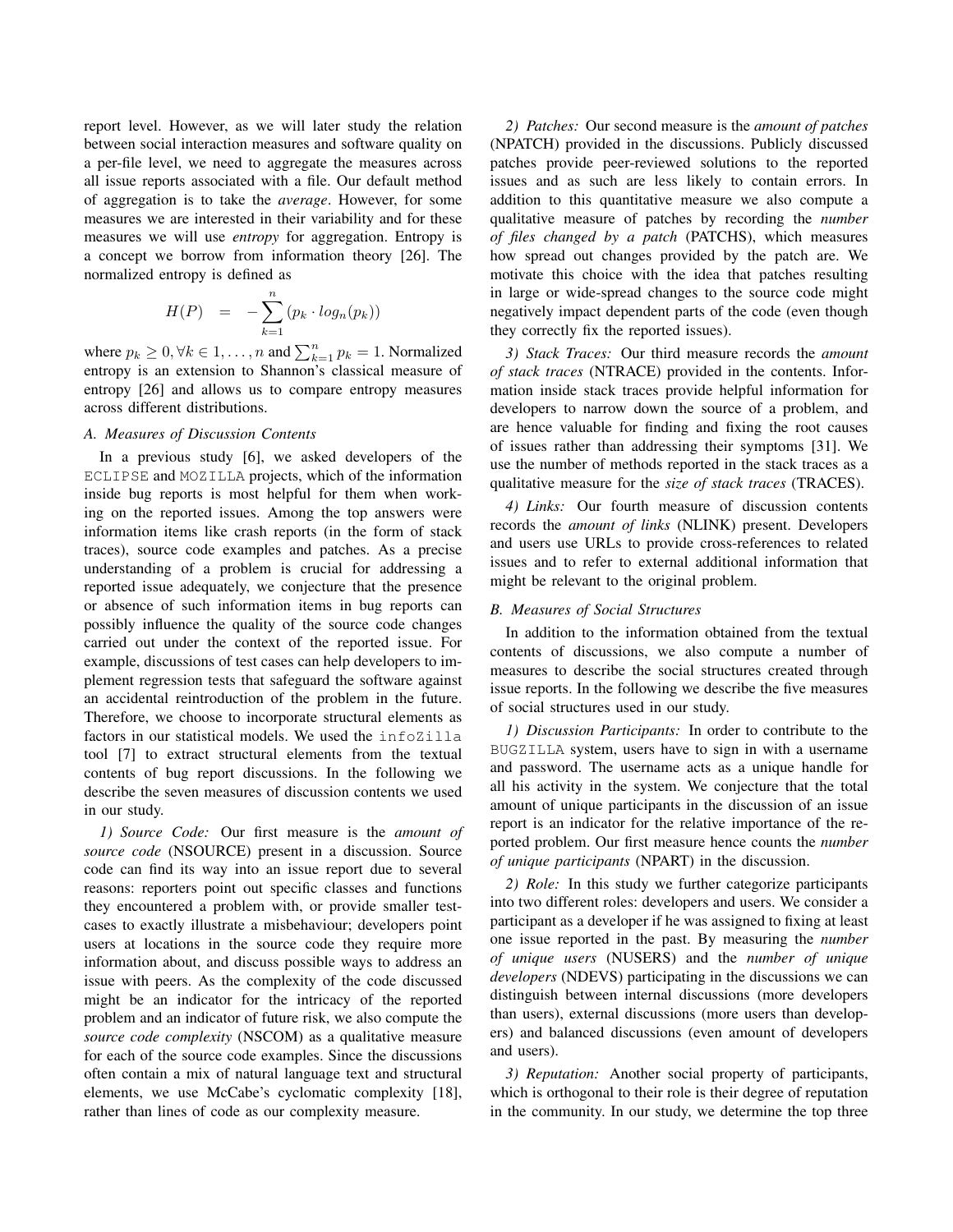participants with the highest reputation (expressed by the past amount of contributed messages) for each discussion attached to issue reports. These measures are captured in the three factor variables (CON1), (CON2), and (CON3). The degree of reputation of a participant can influence the development process connected to an issue; for example Guo et al. show that defects reported by more reputable users have a higher likelihood to get fixed [15]. As each factor variable introduces many degrees of freedom to the model, we limit our study to the top three most reputable developers.

*4) Centrality:* Our last measure of social structure is taken from the area of social network analysis. For each discussion attached to an issue report in the bug database we first construct a discussion flow graph. The discussion flow graph is an undirected graph that has participants as nodes and contains an edge for every pair of two consecutive messages in the discussion connecting the message senders. We express the interconnectedness of nodes (participants) in the discussion flow graph as a measure of *closeness-centrality* (SNACENT). This measure focuses on how close each participant is to all other participants in the discussion [29]. However, closeness-centrality is a per-node measure, yet we want to express whether there is a healthy discussion between all participants, or whether there is a smaller set of key participants that drive the communication back and forth. To aggregate the closeness-centrality of all participants in the discussion into a single value, we use the normalized entropy measure. We need this normalization, as discussions do not all have the same amount participants.

# *C. Measures of Communication Dynamics*

In addition to information about the discussion content and the actors involved, we can measure the dynamics of a discussion. In the following we describe the six measures of communication dynamics we used in our study.

*1) Number of Messages:* By their very nature, issues that are complex, not well understood, or controversial require a greater amount of communication than simple problems. We represent this idea by a measure of the *amount of messages* (NMSG) exchanged in a discussion.

*2) Length of Messages:* In addition to this quantitative measure, we define two qualitative measures: first, the *number of words in a discussion* (DLEN), and second *discussion length entropy* (DLENE). We consider the "wordiness" of messages as an indicator for the cognitive complexity of the reported issue and greater fluctuations of wordiness (resulting in a higher measure of entropy) as an indicator for possible communication problems.

*3) Reply Time:* Cognitive sciences define communication as "the sharing of meaning" [1], [11]. The absence of communication for an extended period of time, or distorted communication, can be the cause of misinterpretations and misunderstandings. In the context of software development, such misinterpretations when carrying out changes to the source code can be the cause of errors. We capture this idea by measuring the *mean reply time between messages* (REPLY), and the *reply time entropy* (REPLYE) for discussions.

*4) Interestingness:* The BUGZILLA system allows users to get automatic notifications when an issue report is changed, via so-called "CC-lists". We use a measure of the number of people who signed up for such notifications as an indicator the *interestingness* (INT) of an issue report. This measure is different from the *number of participants*, since users of the issue tracking system can be on the notification list, while not contributing to the issue report discussion. In addition we capture the variability of interestingness in a measure of *interestingness entropy* (INTE).

# *D. Workflow Measures*

Issue reports represent work items for developers and follow a set of states from creation until closure [3] and transitions between these states create a workflow. Any workflow activity associated with each report is recorded in the BUGZILLA system. We conjecture that a high workflow activity indicates anomalies, such as re-assignment of the work item to another developer, or re-opening reports that were previously marked as completed. To capture workflow activities, we measure the *total amount of workflow activity* (WA) associated with each issue report, as well as the *variability of workflow activity* (WAE).

# V. ANALYSIS AND RESULTS

Our analysis uses statistical models to investigate the relation between social information and software quality. We do so by exploring the statistical relations between failure proneness of files and the measures of social information captured from issue reports associated with these files. In this section we describe the design of our study, our modelbuilding process and the results of our comparative analysis between the model based on social information measures and classical code-metrics based models.

#### *A. Study Design*

Following previous work in defect prediction [23], we divide the collection of measurements into two distinct phases. For a period of 6 months before a release of the software we capture the social interaction measures described in Section III for each file that has at least one issue report associated with it. We then measure the amount of defects (POST) reported for each file for the next 6 months following the release. In order to later compare our statistical models to previous work, we choose to perform our measures for periods of 6 months surrounding the release of Eclipse 3.0. From the measurements obtained for this time period, we create linear regression models that set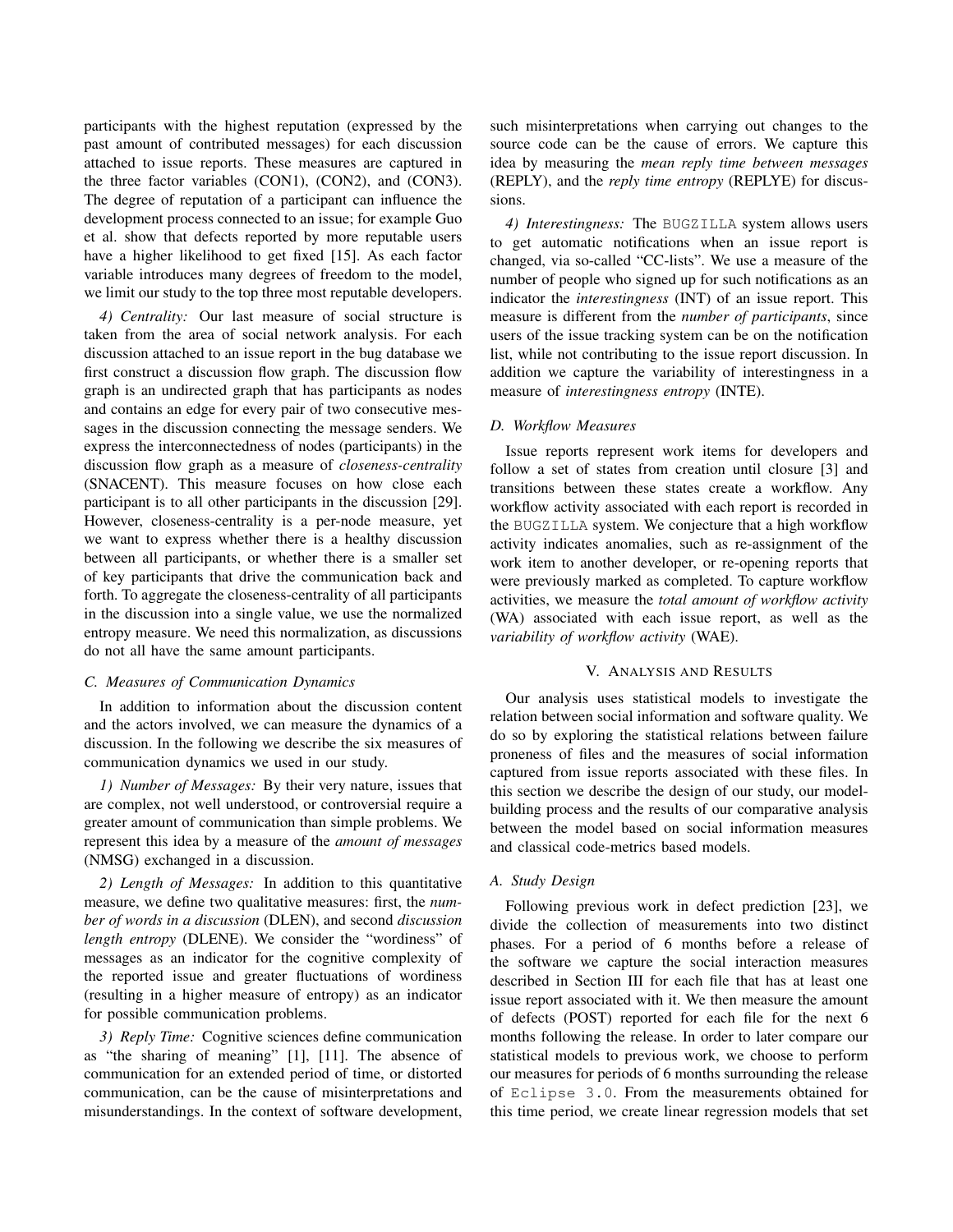the amount of *post-release defects* into relation of our *prerelease measures*. The complete linear regression model has the form

$$
Defects = \sum_{i} \alpha_i \cdot ContentMeasure_i
$$
  
+
$$
\sum_{j} \beta_j \cdot StructuralMeasure_j
$$
  
+
$$
\sum_{k} \gamma_k \cdot CompynMeasure_k
$$
  
+
$$
\sum_{l} \delta_l \cdot WorkflowMeasure_l + \epsilon
$$

Based on this model, we will investigate the statistical relationships between the social interaction measures, which are represented by the *regression variables* in the model, and post release defects, represented by the *dependent variable* in the model. We start with a preliminary analysis of the regression variables using descriptive statistics, to illustrate general properties of the measurements we collected. Next, we perform a correlation analysis to consider possible interrelations between measurements. We then construct several logistic regression models to investigate the relative impact that each of the four dimensions of social measures has on post-release defects. Our approach is similar to the work by Cataldo and Mockus [10], [20].

We follow a hierarchical modelling approach when creating these models: we start out with a baseline model that uses classical defect predictors as regression variables. We then build subsequent models to which we step-by-step add our content, structure, communication dynamics and workflow measures, and report for each statistical model the explanatory power,  $\chi^2$ , of the model and the percentage of deviance explained. The deviance for each model  $M_i$  is defined as  $D(M_i) = -2 \cdot LL(M_i)$ , with  $LL(M_i)$  denoting the log-likelihood of the model, and the deviance explained as a ratio between  $D(M_0) = D(Defects \sim Intercept)$ and  $D(M_i)$ . In addition we test for each subsequent model, whether the difference from the model it is derived from is statistically significant and present the corresponding p-level. A hierarchical modelling approach has the advantage over a step-wise modelling approach that it minimizes artificial inflation of errors and thus overfitting.

#### *B. Preliminary Analysis of Social Interaction Measures*

Our four groups of social interaction measures (content, structure, dynamics, workflow) represent different characteristics of collaborative development on work items that are represented by issue reports. While content measures are more explicit in capturing the information exchanged between developers and users, our measures of social structure are more implicit and capture the latent relationships and roles of stakeholders. Table I presents a summary of our measures in the form of descriptive statistics.

Due to a relatively high amount of skew, we apply a standard log transformation to each social interaction measure-

|                | Mean   | <b>SD</b> | Min  | Max     | Skew  |
|----------------|--------|-----------|------|---------|-------|
| <b>POST</b>    | 1.16   | 2.28      | 0.00 | 35.00   | 5.00  |
| <b>NSOURCE</b> | 0.86   | 2.48      | 0.00 | 48.00   | 7.14  |
| <b>NSCOM</b>   | 0.27   | 0.49      | 0.00 | 5.00    | 2.77  |
| <b>NPATCH</b>  | 0.02   | 0.24      | 0.00 | 5.00    | 17.17 |
| <b>PATCHS</b>  | 0.01   | 0.11      | 0.00 | 3.00    | 13.26 |
| <b>NTRACE</b>  | 0.14   | 0.44      | 0.00 | 9.00    | 7.82  |
| <b>TRACES</b>  | 3.56   | 10.73     | 0.00 | 175.00  | 5.04  |
| <b>NLINK</b>   | 0.20   | 0.91      | 0.00 | 8.00    | 7.02  |
| <b>NPART</b>   | 3.61   | 3.89      | 1.00 | 40.00   | 7.48  |
| <b>NDEVS</b>   | 2.94   | 1.46      | 1.00 | 12.00   | 2.78  |
| <b>NUSERS</b>  | 0.67   | 2.81      | 0.00 | 28.00   | 8.44  |
| <b>SNACENT</b> | 0.19   | 0.07      | 0.00 | 0.51    | 0.43  |
| <b>NMSG</b>    | 7.32   | 5.92      | 2.00 | 67.00   | 3.13  |
| <b>REPLY</b>   | 122.32 | 206.99    | 0.00 | 3239.00 | 5.17  |
| <b>REPLYE</b>  | 0.10   | 0.09      | 0.00 | 1.00    | 1.29  |
| <b>DLEN</b>    | 337.00 | 441.75    | 2.00 | 6259.00 | 4.60  |
| <b>DLENE</b>   | 0.23   | 0.10      | 0.00 | 1.00    | 0.08  |
| <b>INT</b>     | 3.80   | 8.42      | 0.00 | 55.00   | 4.94  |
| <b>INTE</b>    | 0.14   | 0.26      | 0.00 | 1.00    | 1.74  |
| WA             | 9.33   | 6.36      | 0.00 | 49.00   | 1.68  |
| WAE            | 0.17   | 0.19      | 0.00 | 1.00    | 0.65  |

Table I DESCRIPTIVE STATISTICS OF SOCIAL INTERACTION MEASURES

ment to even out the skewing effects during modelling [9]. Figure 1 summarizes the pairwise correlations between our 20 regression variables and our dependent variable in a correlogram visualization [14]. A correlogram reports for each unique pair of variables the strength of the correlation as a colour-coded field (red for positive correlation, blue for negative correlation) and the p-level at which the correlation is significant. This visualization technique allows us to identify "hotspots" that need our attention.

We identify the following types of intercorrelations in our dataset that could pose problems in our statistical modelling. First, we observe correlations between measures from different concepts. For example, the measure of interestingness (INT) has a moderate to high correlation with our measures for number of users (NUSERS), number of participants (NPART), number of developers (NDEV), and number of links (NLINK). We believe the first of these three intercorrelations stem from a default setting in the issue tracking systems that puts contributors automatically on the notification lists, but can not offer an explanation for the correlation between the URLs provided by users in the discussion contents and interestingness.

Second, we observe correlations through redundancy. We expected such correlations when designing social interaction measures: naturally the number of participants (NPART) is highly correlated with the number of users (NUSERS) and number of developers (NDEVS). However, our motivation for incorporating such redundancy is to investigate, whether splitting up the information into more specialized representations helps to improve our model. The same intuition holds for the measure of centrality (SNACENT).

The third type of observed hotspots are moderate correlations between quantitative measures and qualitative measures, e.g., between the number of patches and the average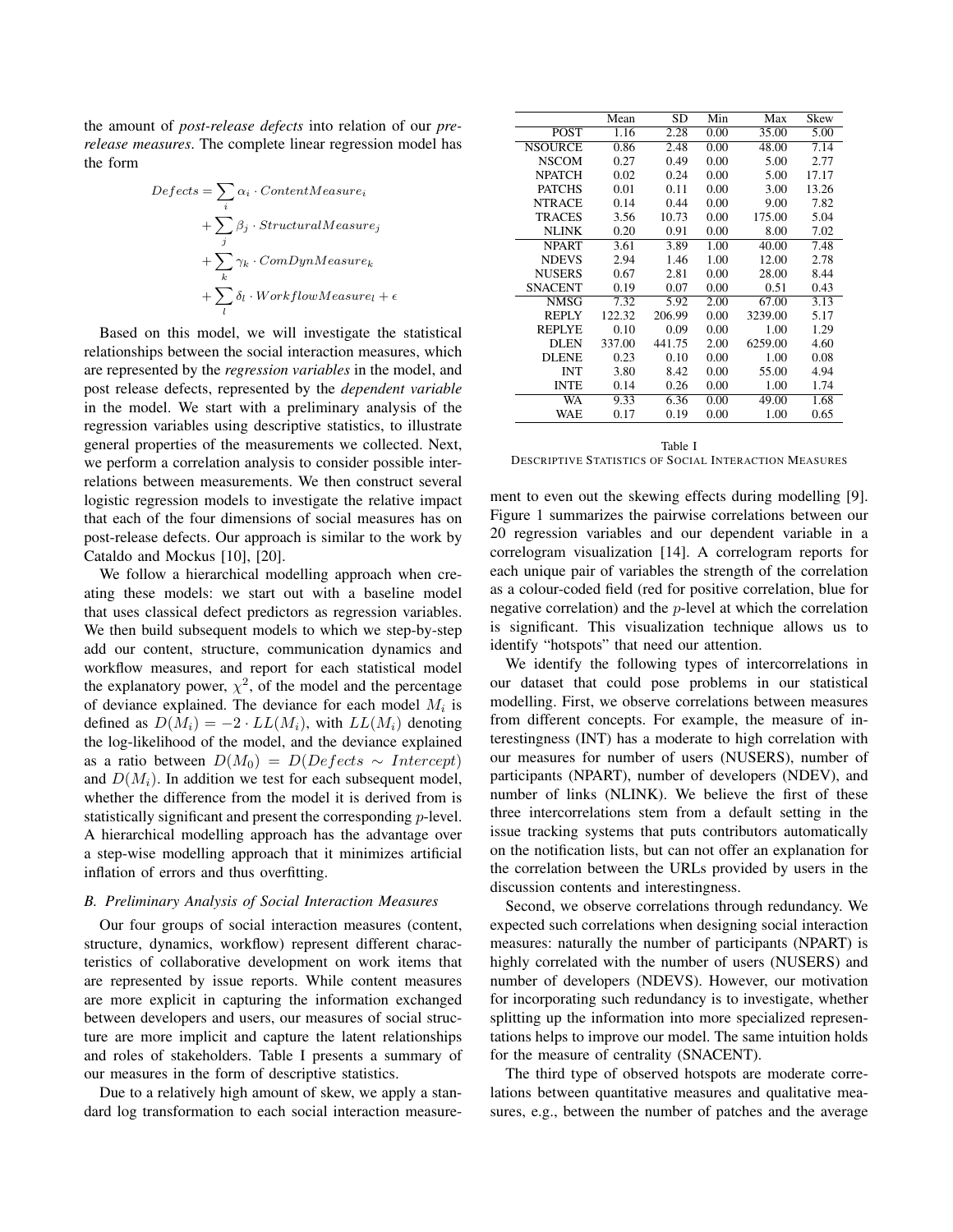

 $p<0.05$ , \*\*  $p<0.01$ , \*\*\*  $p<0.001$ . Strength of correlations is indicated by Figure 1. Pairwise correlations of social interaction measures with levels colour intensities; negative correlations are marked with a dashed outline.

|                | Variance Inflation Factor |         |         |  |  |  |
|----------------|---------------------------|---------|---------|--|--|--|
| $log(Y_i)$     | Model 1                   | Model 2 | Model 3 |  |  |  |
| <b>NSOURCE</b> | 3.38                      | 3.38    | 3.40    |  |  |  |
| <b>NSCOM</b>   | 3.34                      | 3.34    | 3.36    |  |  |  |
| <b>NPATCH</b>  | 3.94                      | 3.88    | 3.90    |  |  |  |
| <b>PATCHS</b>  | 3.84                      | 3.82    | 3.84    |  |  |  |
| <b>NTRACE</b>  | 4.62                      | 4.60    | 4.57    |  |  |  |
| <b>TRACES</b>  | 4.78                      | 4.75    | 4.70    |  |  |  |
| <b>NLINK</b>   | 2.24                      | 2.22    | 1.90    |  |  |  |
| <b>NDEVS</b>   | 9.32                      | 9.27    | 1.91    |  |  |  |
| <b>NUSERS</b>  | 4.55                      | 4.54    | 2.30    |  |  |  |
| <b>SNACENT</b> | 10.66                     | 10.65   |         |  |  |  |
| <b>NMSG</b>    | 11.63                     |         |         |  |  |  |
| <b>REPLY</b>   | 1.17                      | 1.17    | 1.17    |  |  |  |
| <b>REPLYE</b>  | 2.04                      | 1.91    | 1.90    |  |  |  |
| <b>DLEN</b>    | 4.21                      | 1.91    | 1.87    |  |  |  |
| <b>DLENE</b>   | 4.65                      | 1.98    | 1.96    |  |  |  |
| <b>INT</b>     | 2.82                      | 2.82    | 2.60    |  |  |  |
| <b>INTE</b>    | 1.71                      | 1.71    | 1.71    |  |  |  |
| <b>WA</b>      | 2.26                      | 1.99    | 1.96    |  |  |  |
| WAE            | 2.08                      | 2.06    | 2.02    |  |  |  |
|                |                           |         |         |  |  |  |

| Table II |  |                                          |  |  |  |  |  |
|----------|--|------------------------------------------|--|--|--|--|--|
|          |  | STEP-WISE ANALYSIS OF MULTICOLLINEARITY. |  |  |  |  |  |

size of patches.

Since we observe a substantial number of high correlations among regression variables, we have to examine potential issues due to multi-collinearity among the variables. To investigate potential problems, we compute the variance inflation factors for each variable. Variance inflation factors are widely used to measure the degree of multi-collinearity between variables in regression models [17]. Following Kutner et al. [17], we remove those variables from the model that have a variance inflation factor greater than 10. We start our analysis with a regression model that contains all our variables. The variance inflation factors for this model are presented in Table II, Model 1. We observe two variables that have a variance inflation factors greater than 10. We remove the highest one (NMSG) from the regression model and recompute the variance inflation factors with the reduced set of variables. The resulting model, (Model 2 in Table II) contains only one more variable with an inflation factor larger than 10. We remove the regression variable (SNACENT) from the model and recompute the inflation factors. In the resulting model (Model 3 in Table II), no variables have an inflation factor larger than 5 and we finish our analysis of multicollinearity.

#### C. Hierarchical Analysis Design

After having determined the reduced set of regression variables with low multicollinearity, we proceed by investigating the relative impact of each of the four dimensions of social measures on the post-release defects.

The results of our hierarchical analysis are presented in Table III. To make the interpretation of the coefficients of the regression variables easier, we report the odds ratios [12] of each measure, rather than the coefficients themselves. An odds ratio greater than one indicates a positive relation between the dependent variable (post-release defects) and the independent variables (social interaction measures), whereas an odds ratio smaller than one indicates a negative relation. As we are working in a log-transformed space, the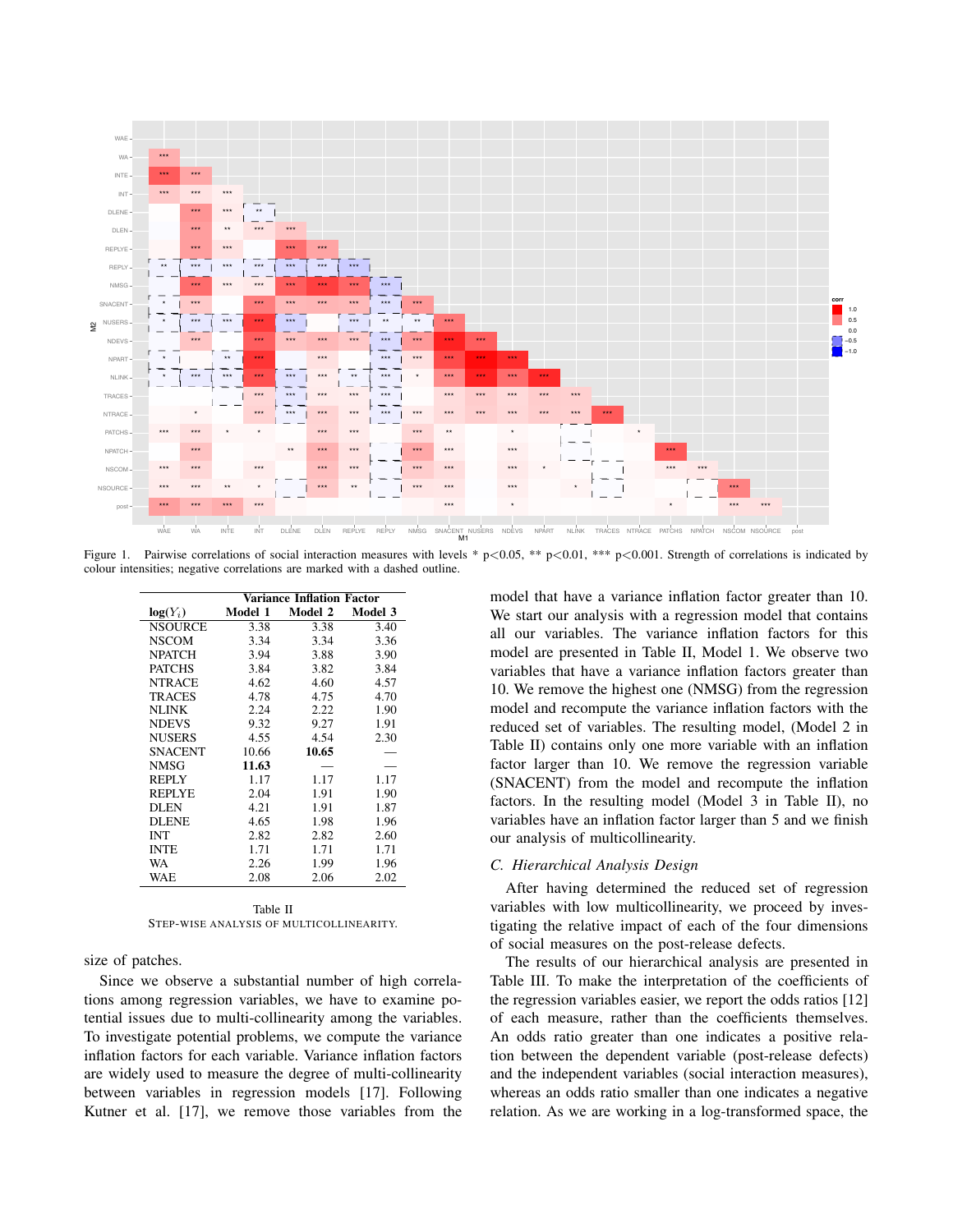| $log(Y_i)$                                                   | MВ     |     | M1      |               | M <sub>2</sub> |               | M3      |        | M4      |     | M <sub>5</sub> |     |
|--------------------------------------------------------------|--------|-----|---------|---------------|----------------|---------------|---------|--------|---------|-----|----------------|-----|
| <b>CHURN</b>                                                 | 4.996  | *** | 4.631   | ***           | 4.658          | ***           | 5.303   | ***    | 3.688   | *** | 4.470          | *** |
| <b>NSOURCE</b>                                               |        |     | 1.694   | ***           | 1.698          | ***           | 1.772   | ***    | 1.769   | *** | 1.667          | *** |
| <b>NTRACE</b>                                                |        |     | 0.79    |               | 0.768          |               | 0.864   |        | 0.881   |     | 1.115          |     |
| <b>NPATCH</b>                                                |        |     | 0.209   | $\ast$        | 0.210          | $\frac{1}{2}$ | 0.284   | $+$    | 0.231   | $*$ | 0.291          |     |
| <b>NSCOM</b>                                                 |        |     | 1.218   |               | 1.194          |               | 1.246   |        | 1.208   |     | 1.244          |     |
| <b>PATCHS</b>                                                |        |     | 12.607  | $\frac{1}{2}$ | 12.626         | *             | 11.200  | $\ast$ | 12.736  | $*$ | 18.207         | **  |
| <b>TRACES</b>                                                |        |     | 1.016   |               | 1.012          |               | 1.004   |        | 0.989   |     | 0.975          |     |
| <b>NLINK</b>                                                 |        |     | 1.764   | ***           | 1.613          | **            | 1.600   | **     | 1.666   | **  | 1.596          | $+$ |
| <b>NPART</b>                                                 |        |     |         |               | 2.481          |               | 2.888   |        | 4.480   |     | 4.542          |     |
| <b>NDEVS</b>                                                 |        |     |         |               | 0.475          |               | 0.582   |        | 0.385   |     | 0.274          |     |
| <b>NUSERS</b>                                                |        |     |         |               | 0.749          |               | 0.803   |        | 0.692   |     | 0.792          |     |
| <b>REPLY</b>                                                 |        |     |         |               |                |               | 1.019   |        | 0.986   |     | 0.982          |     |
| <b>REPLYE</b>                                                |        |     |         |               |                |               | 0.117   | ***    | 0.082   | *** | 0.044          | *** |
| <b>DLEN</b>                                                  |        |     |         |               |                |               | 0.936   |        | 0.898   | $*$ | 0.876          | $+$ |
| <b>DLENE</b>                                                 |        |     |         |               |                |               | 2.499   |        | 1.251   |     | 2.044          |     |
| <b>INT</b>                                                   |        |     |         |               |                |               | 0.829   | $**$   | 0.821   | **  | 0.963          |     |
| <b>INTE</b>                                                  |        |     |         |               |                |               | 1.109   |        | 1.013   |     | 1.306          |     |
| <b>WA</b>                                                    |        |     |         |               |                |               |         |        | 1.432   | *** | 1.224          | $+$ |
| <b>WAE</b>                                                   |        |     |         |               |                |               |         |        | 2.718   | *   | 2.169          |     |
| $CON1-3$                                                     |        |     |         |               |                |               |         |        |         |     | Fig. $2$       | *** |
| $\overline{\chi^2}$                                          | 559.01 | *** | 698.5   | ***           | 700.15         |               | 731.5   | ***    | 752.3   | *** | 1055.19        | *** |
| Dev. Expl.                                                   | 10.71% |     | 13.38 % |               | 13.41 %        |               | 14.02 % |        | 14.41 % |     | 26.07 %        |     |
| $\Delta\chi^2$                                               |        |     | 139.48  |               | 1.652          |               | 31.357  |        | 20.28   |     | 302.87         |     |
| *** $p < 0.001$ , ** $p < 0.01$ , * $p < 0.05$ , + $p < 0.1$ |        |     |         |               |                |               |         |        |         |     |                |     |

Table III

HIERARCHICAL ANALYSIS OF LOGISTIC REGRESSION MODELS ALONG THE FOUR DIMENSIONS OF SOCIAL INTERACTION MEASURES.

odds-ratios have to be interpreted accordingly: a single unit change in the log-transformed space corresponds to a change from 1 to 2.71 (=  $e^1$ ) units in untransformed space.

We start our hierarchical analysis with a baseline model which relates churn [21] to post-release defects. Churn has been shown in the past to be a valuable code-based predictor of defects [22], [23] even when used across projects [33]. We obtained a measure of churn by mining the change histories of each file in the project's version control system. The results for the baseline model are presented in column MB of Table III and show that CHURN is positively associated to the failure proneness of a file during the post-release period. As expected, these results are in line with earlier findings [22], [23].

Model M1 introduces the first dimension of social interaction we want to study: the measures of structural information items in the contents of issue report discussions. The results of the logistic regression model show, that only specific structural information items are statistically significant. Whereas the number of source code examples, the number of links and the effect size of patches stay significant throughout all models when new variables are introduced, the total number of patches plays only a marginal role, indicating that this measure is unlikely to impact future failure proneness. When looking at the odds ratios, we surprisingly find a positive link between the number of source code samples and future defects, as we initially expected code samples to have a beneficial effect. One possible explanation might be that developers trust user provided sample solutions and incorporate their proposed (yet possibly flawed) modifications without further verification. The second strongest relationship observed from the results is the positive relation between the number of links provided by users and failure proneness. The third relationship that we observe is a very high, positive relation between the effect size of patches and future failure proneness of files. This result confirms earlier findings on the risk of scattered changes [16]. Overall the results show that measures of structural elements in issue report discussions are indicators of increased future failure proneness of a file. The explanatory power of the model increases by 2.67% over the baseline model and this change is statistically significant.

Model M2 introduces the second dimension of social interaction measures: structural information. The results show that the role of a participants and the overall amount of participants in a discussion have no statistically significant impact on the future failure proneness of files. As a result we see no increase in the explanatory power of the model by introducing the role of participants. We left out the measures of reputation from this model, as we record them as factors with many levels that may disrupt our hierarchical modelling approach. We will revisit these measures later in model M5. Overall, we cannot find a significant relation between the role of participants and post-release defects. The explanatory power of the extended model increases only marginally, however this increase is not statistically significant.

Model M3 introduces measures form the category of communication dynamics. The results show a statistically significant and strongly negative relation between the mea-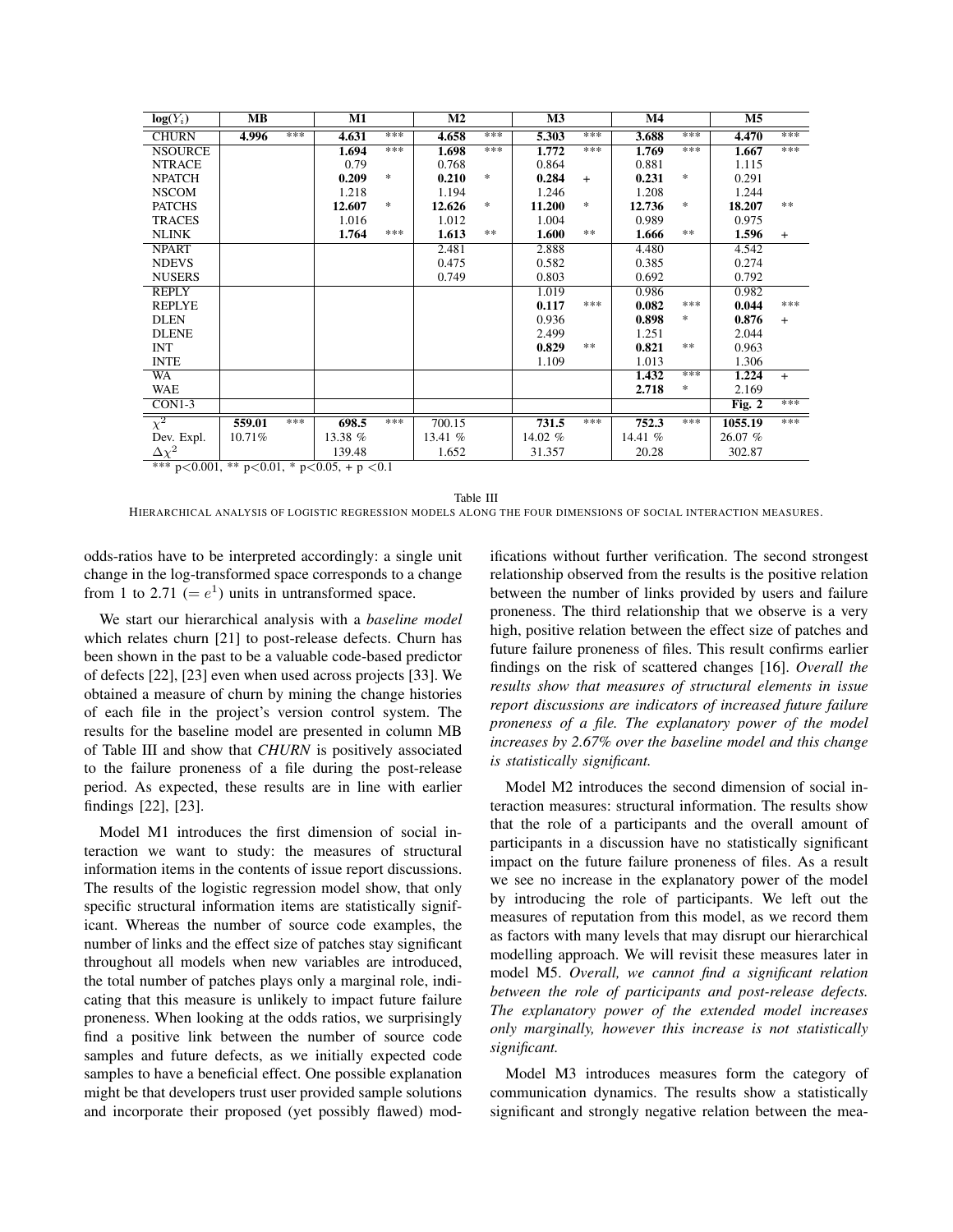

Figure 2. Odds ratios for reputation measures in model M5, each index represents one distinct level (developer) of the factor variables.

sure of reply time entropy and future failure likelihood, yet not statistically significant relation between the related quantitative measure of average reply time length. The link between reply time entropy and failure proneness stays strong throughout the hierarchical process and indicates a relevant relationship. The second relation that we find is a moderately negative relation between the interestingness of an issue report and post-release defects. This relation however becomes irrelevant at a later point, when we introduce reputation in model M5. *Overall, we observe a strong effect of inconsistencies in discussion flow on the future failure proneness of files associated with the discussion. Even though the explanatory power of the extended model increases by only 0.61%, this increase is statistically significant.*

Model M4 introduces the last category of social interaction measures used in our study: workflow activity. Our results show a strong positive relation between the total amount of workflow activities and post-release defects. However this relation is rendered less significant when we later introduce measures of reputation in model M5. *Our findings suggest that workflow activities play only a marginal, complementary role in the relation between social interaction measures and post-release defects. This is also indicated by the minor, yet statistically significant increase of explanatory power of the extended model (0.39%) when adding workflow activity measures.*

We revisit the dimension of social structures in Model M5, by adding our measures of reputation. These measures are expressed as three factors (with discussion participants as levels) and measure the top3 reputable contributors for each discussion. As each factor generates as many binary dummy variables as its levels we do not show the complete model. However, we measure the inherent effect of the factors on the statistical model with type II ANOVA tests and present a plot of the odds ratios of each factor level in Figure 2. Our analysis of variance tests for the reputation measures show that they are statistically significant at  $p < 0.001$ . From the plot of odds ratios we observe a relation between the presence of certain reputable participants in a discussion and post-release defects, indicated by

|                       | Estimate  | Std. Error | z value  | $Pr(>\vert z \vert)$ |
|-----------------------|-----------|------------|----------|----------------------|
| (Intercept)           | $-4.7228$ | 0.2475     | $-19.08$ | 0.0000               |
| $log(1 + pre)$        | 1.1766    | 0.0890     | 13.22    | 0.0000               |
| $log(1 + MLOC$ max)   | $-0.2049$ | 0.0606     | $-3.38$  | 0.0007               |
| $log(1 + PAR_max)$    | 0.4081    | 0.1324     | 3.08     | 0.0021               |
| $log(1 + PAR \, sum)$ | $-0.1599$ | 0.0888     | $-1.80$  | 0.0716               |
| $log(1 + TLOC)$       | 0.8058    | 0.0936     | 8.60     | 0.0000               |
|                       |           |            |          |                      |

Table IV BASELINE MODEL M

distinct spikes in the plot. One possible explanation for this relation might be that specific participants are responsible for certain areas of a project's code. These experts contribute the most to discussion on this area and become associated with defects. However, when introducing these factors our focus lies less on the relationship between the presence of specific top reputable contributors, but rather on extending the explanatory power of the model. As contributors are uniquely identified in the ECLIPSE issue tracking system by their email addresses, we do not include their names in this paper for privacy reasons. *Overall, the introduction of reputation measurements increases the explanatory power of the extended model significantly. The increase of 11.66% is statistically significant. The large increase shows that the presence of particular contributors in a discussion can act as a valuable indicator for future failure proneness.*

# *D. Enhancing Traditional Models with Social Information*

In the final part of our analysis we want to investigate whether social information measures can augment existing, top-performing defect prediction models that are based on an extensive set of source-code and file metrics. To perform this comparison, we use a publicly available defect prediction dataset, which was prepared by the University of Saarland [34]. As Bird et al. note [8], this dataset is extensively documented and has been widely used in research. Among other informations, this data set contains a variety of source-code and file-level metrics for files of different Eclipse releases. We are specifically interested in the latest release contained in this dataset, Eclipse 3.0, as we measured the social interaction metrics presented in this study during the same time period. We first re-create the original code-metrics based model created by Zimmermann et al. [34]. The original statistical model  $M$  is presented in Table IV. We assess it using the same criteria as the models we derived from our hierarchical analysis. Our results show that the model has an explanatory power of  $\chi^2 = 889.48$ (17.04% of deviance explained) and all regression variables are statistically significant at  $p < 0.1$ .

Next, we create an extended model  $M'$  using the set of social interaction measures that we found statistically significant in our previous analysis and compare it to the original model M. The extended model is presented in Table V. The addition of social interaction measures increases the explanatory power of model M by  $\chi^2 = 716.55$  to a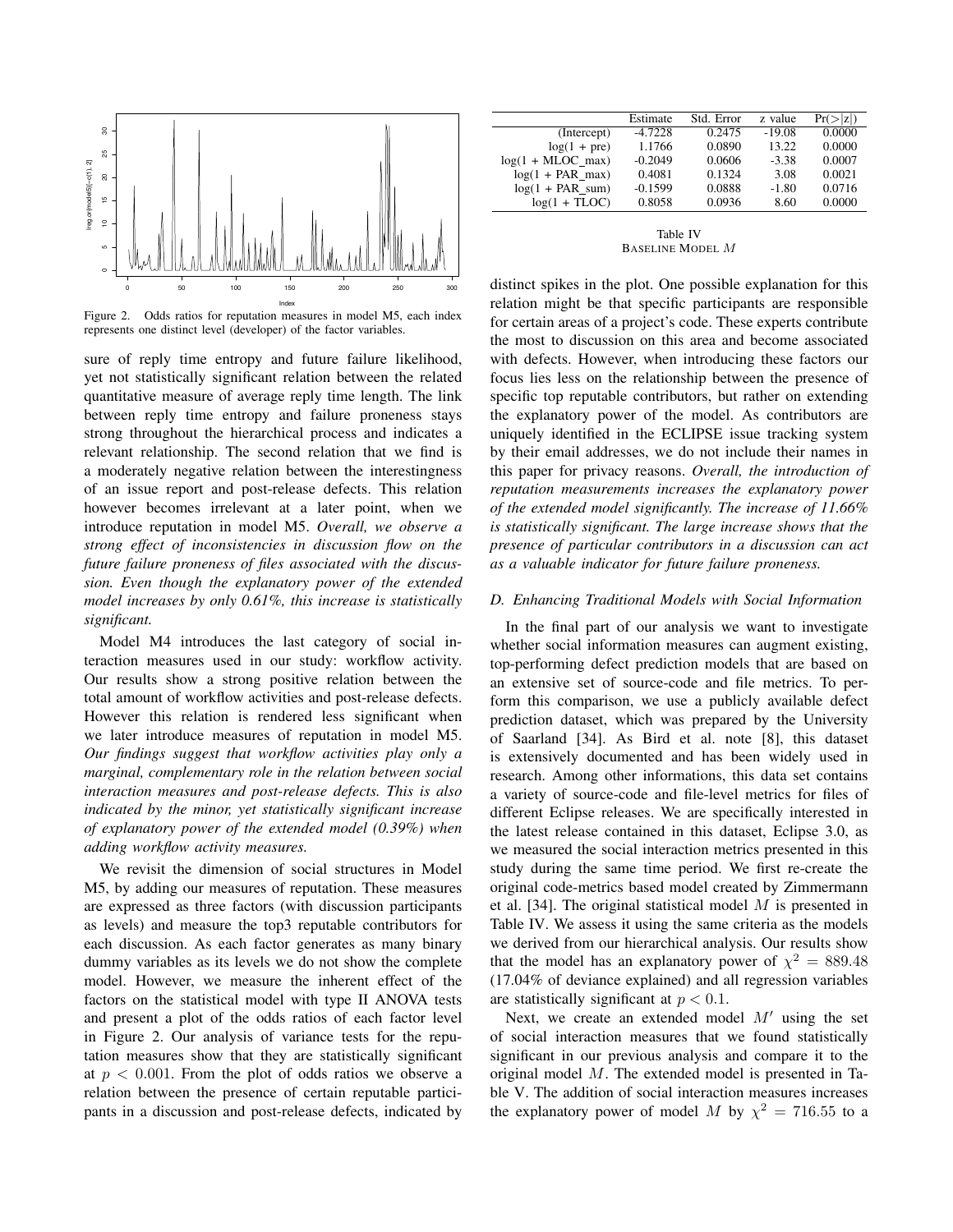|                         | Estimate  | Std. Error | z value  | Pr(> z ) |
|-------------------------|-----------|------------|----------|----------|
| (Intercept)             | $-5.2783$ | 0.2860     | $-18.46$ | 0.0000   |
| $log(1 + pre)$          | 0.9341    | 0.0987     | 9.46     | 0.0000   |
| $log(1 + NSOURCE)$      | 0.5128    | 0.0657     | 7.81     | 0.0000   |
| $log(1 + NPATCH)$       | $-1.5056$ | 0.7009     | $-2.15$  | 0.0317   |
| $log(1 + PATCHS)$       | 2.0683    | 0.9862     | 2.10     | 0.0360   |
| $log(1 + \text{NLINK})$ | 0.5146    | 0.1175     | 4.38     | 0.0000   |
| $log(1 + REPLYE)$       | $-2.0122$ | 0.5515     | $-3.65$  | 0.0003   |
| $log(1 + WA)$           | 0.3919    | 0.0796     | 4.92     | 0.0000   |
| $log(1 + MLOC_max)$     | $-0.1839$ | 0.0614     | $-3.00$  | 0.0027   |
| $log(1 + PAR_max)$      | 0.3795    | 0.1354     | 2.80     | 0.0051   |
| $log(1 + PAR\_sum)$     | $-0.1743$ | 0.0908     | $-1.92$  | 0.0550   |
| $log(1 + TLOC)$         | 0.7939    | 0.0950     | 8.36     | 0.0000   |
| CON1-CON3               |           |            |          |          |

Table V AUGMENTED MODEL  $M'$ 

total of  $\chi^2 = 1606.03$ . This corresponds to an increase of 13.73% percent of additional deviance explained, to a total of 30.77%. The observed increase is statistically significant at p < 0.001. *The large increase in explanatory power of the augmented model demonstrates that social interaction measures are valuable for complementing traditional prediction models based on product and process measures.*

### VI. CONSIDERATIONS OF VALIDITY

We now discuss potential threats to the validity of our study. The first concern is generalizability. In our analysis we presented a single case study surrounding a major release of a large open-source software system. However based on this limited scope, our results might not generalize to other projects and domains. Second, our analysis of the relation between social interaction measures and post-release defects can not claim causal effects, as we are investigating correlations, rather than conducting impact studies. For example, even though we have seen relation between workflow activities and defects, it could be the case that increased workflow activity is generated because a file contains many defects. Third, recent research has raised numerous concerns about the quality of data contained in version archives [2], [8]. To account for major source of bias we performed a careful selection of features and avoided to base our social interaction measures on features of issue reports that were reported to be highly biased. Fourth, the selection of measurements might not be complete: our measurements might capture only the symptomatic effects of other variables. We tried to counter this threat by performing a selection of measurements along four different dimensions and conducting an analysis of intercorrelation and multicollinearity using variance inflation factors.

### VII. CONCLUSION

In this study we investigated the impact of social interaction measures on software quality, expressed through their impact on post-release defects. We observed that the presence of certain information items in the contents of discussions were considerably more relevant than of roles of participants, in relation to the future failure proneness of the software. Similarly we discovered that the consistency of the communication flow stands in strong relation with failure proneness. In summary we observe the following relationships from Table III.

- For every unit increase in logarithmic space of changes made to a file, then chances of failure proneness increase 4.5 times.
- For every log-unit increase of source code items discussed, the failure proneness increases by 67%.
- For every log-unit increase in the number of files changed by a discussed patch, the odds of failureproneness increase 18 times.
- A consistent information flow in discussions decreases the likelihood of future defects significantly.
- The participation of particular contributors is a significant indicator for future failure-proneness.

These observations open a variety of research opportunities in order to investigate their intrinsic effects more deeply. In addition to demonstrating a connection between social activities in development and software defects we have shown that social information can not only explain a similar amount of variance than traditional models but complements traditional complexity-based defect prediction models increasing their explanatory power. In future work, we plan to explore these relationships in more detail and further investigate the possibilities of defect prediction based on social metrics.

#### ACKNOWLEDGEMENT

We want to thank Audris Mockus of Avaya Labs for his helpful comments on early versions of this study.

#### **REFERENCES**

- [1] J. E. Alatis, *Language, communication and social meaning*. Georgetown University Press, 1993.
- [2] G. Antoniol, K. Ayari, M. Di Penta, F. Khomh, and Y.- G. Guéhéneuc, "Is it a bug or an enhancement?: a textbased approach to classify change requests," in *CASCON '08: Proceedings of the 2008 Conference of the Center for Advanced Studies on Collaborative Research*. ACM, 2008, pp. 304–318.
- [3] J. Anvik, L. Hiew, and G. C. Murphy, "Who should fix this bug?" in *ICSE '06: Proceedings of the 28th International Conference on Software Engineering*. ACM, 2006, pp. 361– 370.
- [4] A. Bacchelli, M. D'Ambros, and M. Lanza, "Are popular classes more defect prone?" in *To appear in FASE 2010: Proceedings of the 13th International Conference on Fundamental Approaches to Soft. Eng.* Springer, 2010.
- [5] V. R. Basili, L. C. Briand, and W. L. Melo, "A validation of object-oriented design metrics as quality indicators," *IEEE Transactions on Software Engineering*, vol. 22, no. 10, pp. 751–761, 1996.